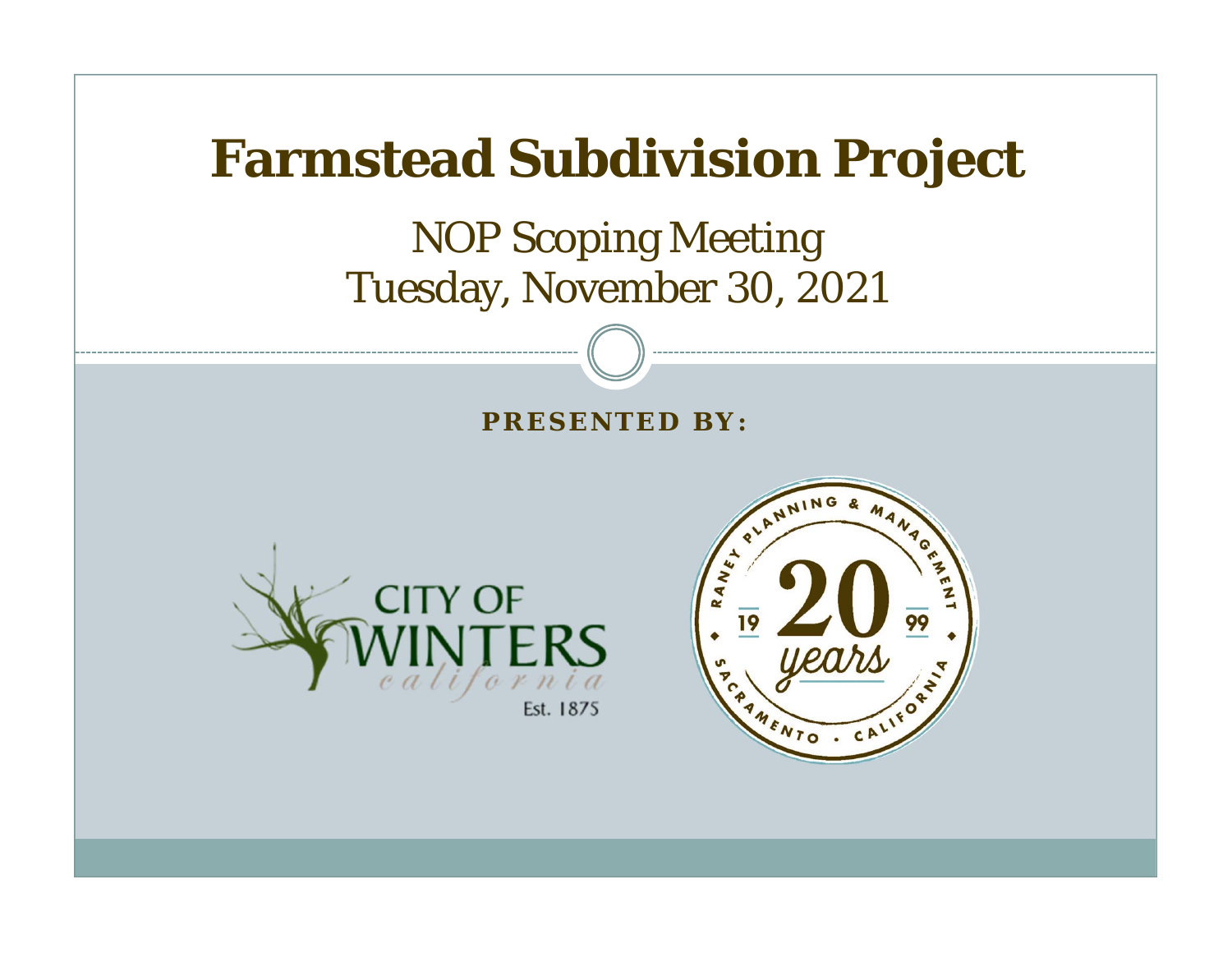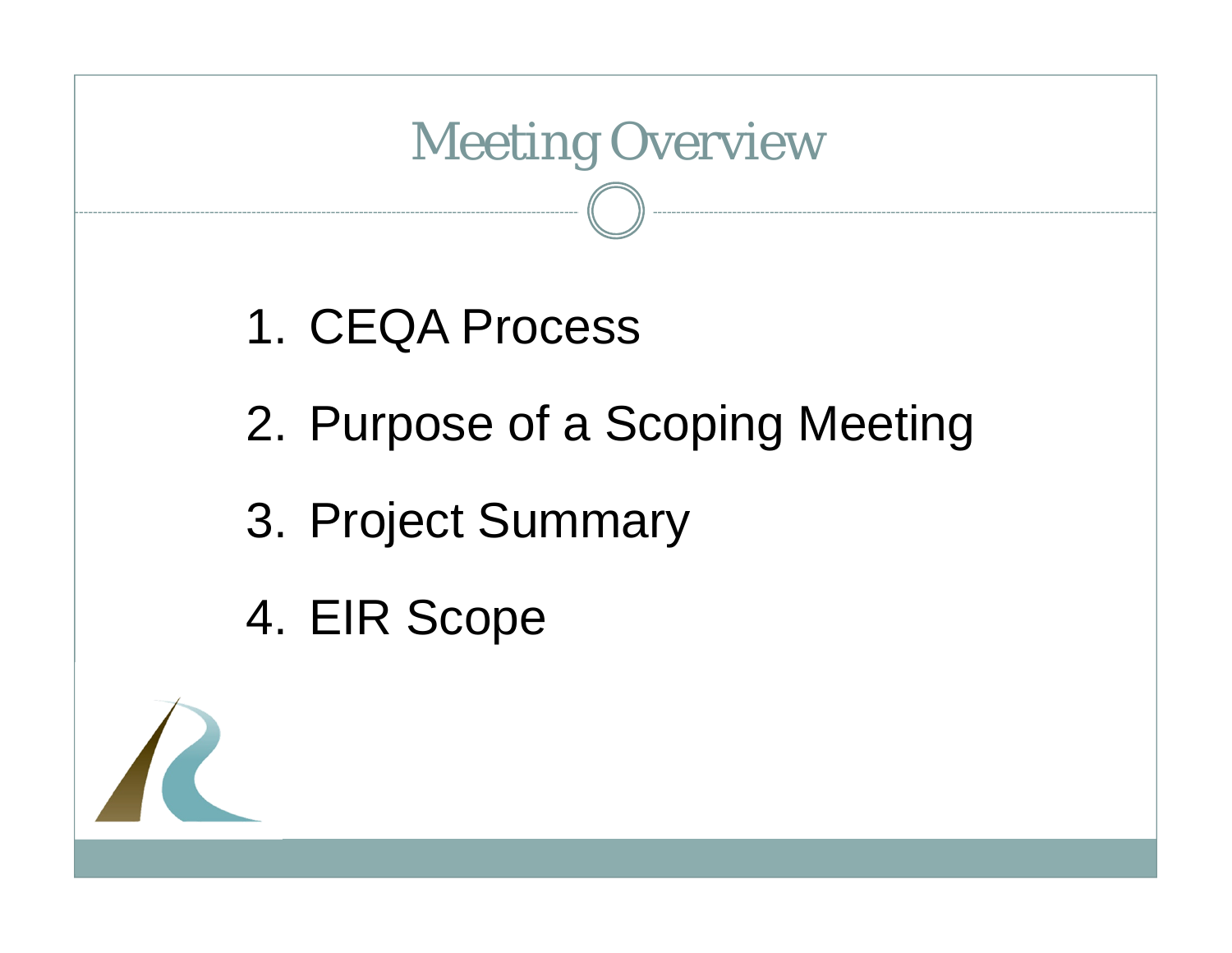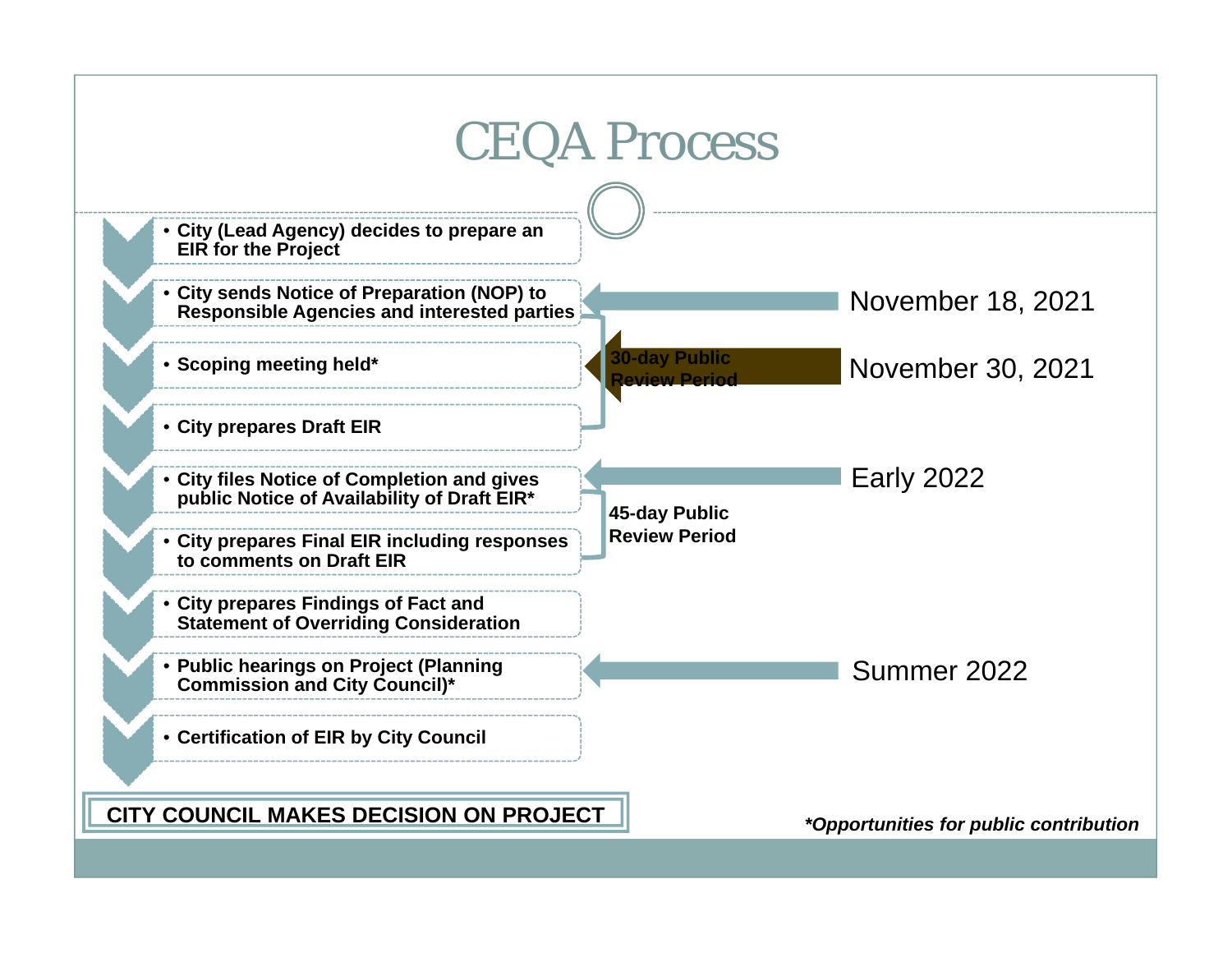# Purpose of Scoping Meeting

- Opportunity for public to comment on environmental issues
- Determine scope of EIR analysis
- Not a Question & Answer session

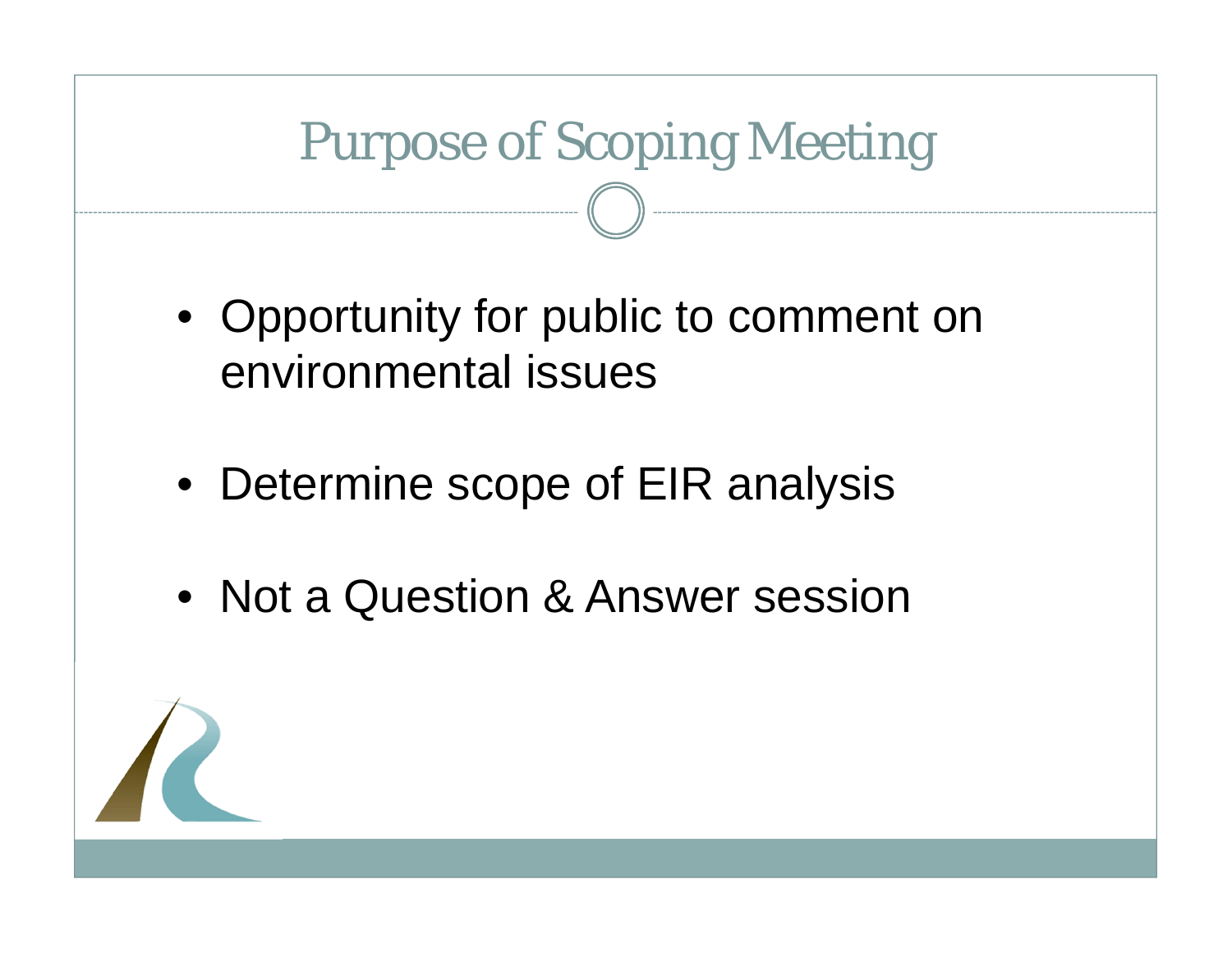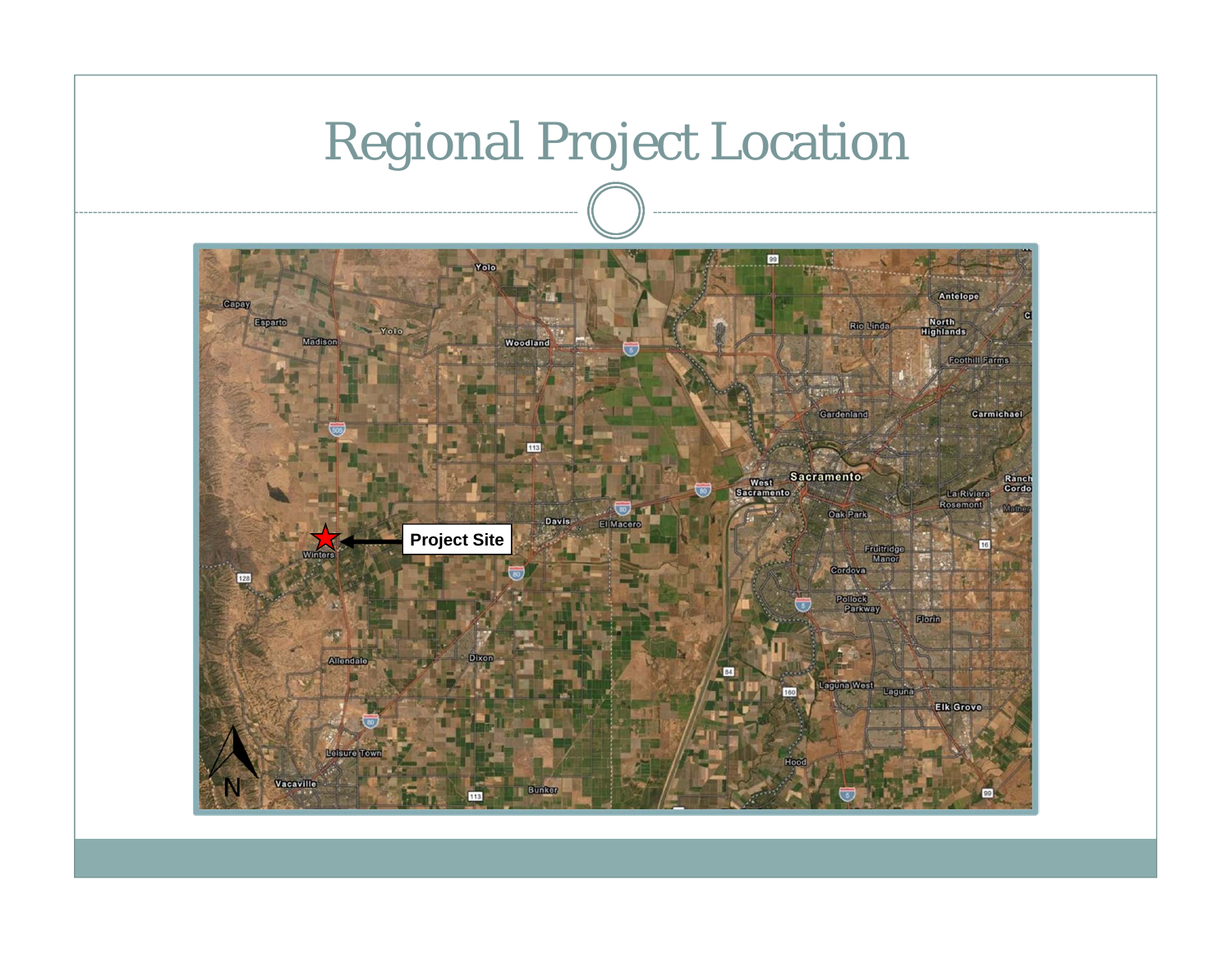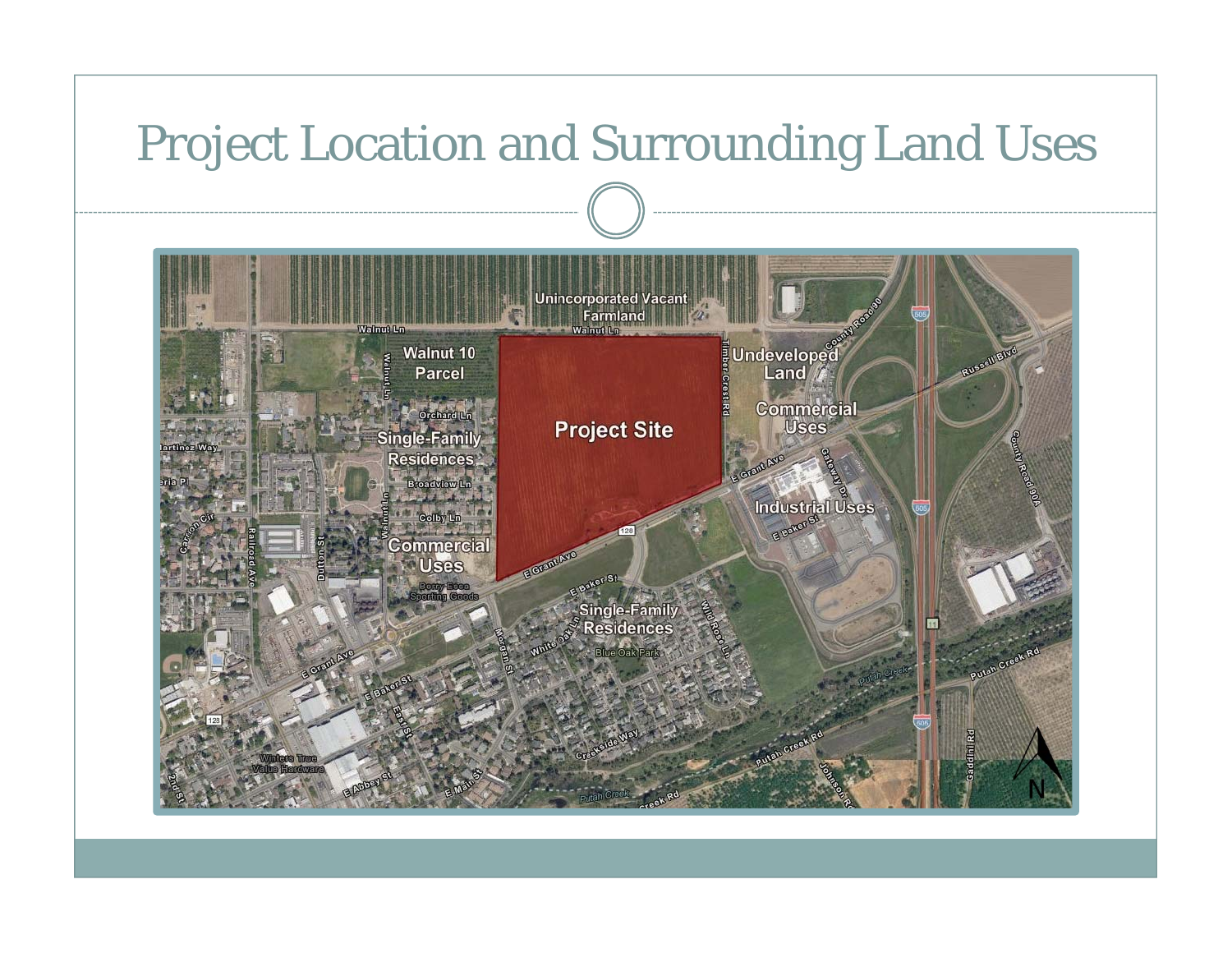# Project Overview

- The proposed project would include:
	- Subdivision of the project site;
	- Development of 200 single-family residential units on 36.7 gross acres;
	- A rezone of 4.2 gross acres to allow for the future development of up to 84 multi-family residential units;
	- Development of 135,000 square-feet of commercial uses across seven lots totaling 12.4 gross acres;
	- 3.2 acres of open space and Drainage Channel;
	- 5.4 gross acres of parkland;
	- Utility Improvements; and
	- On- and off-site roadway improvements.

\*Gross acreage is generally defined as the entire parcel and includes areas comprised by private drives, public roads, and landscape lots. Conversely, net acreage refers to the developable acreage of <sup>a</sup> parcel.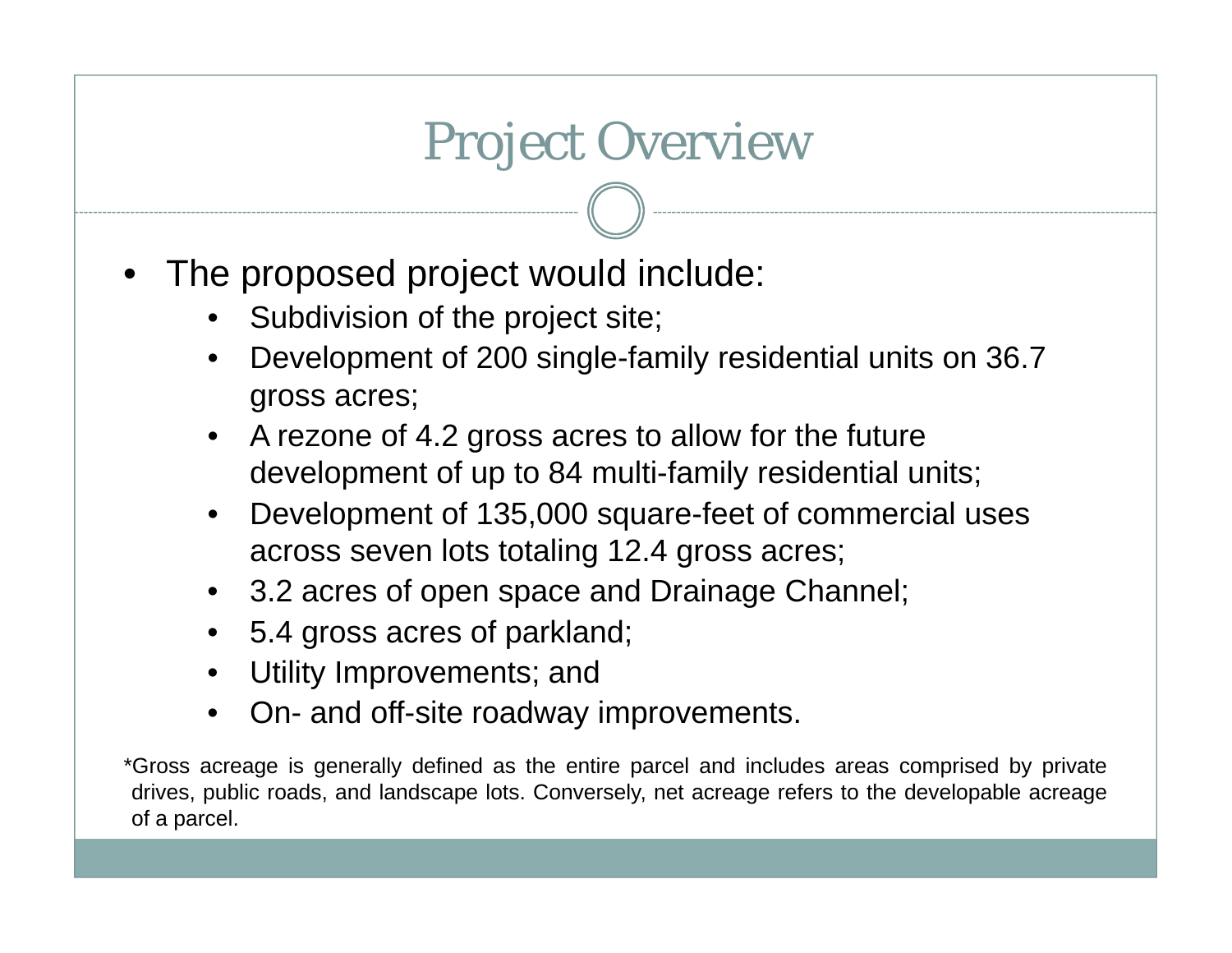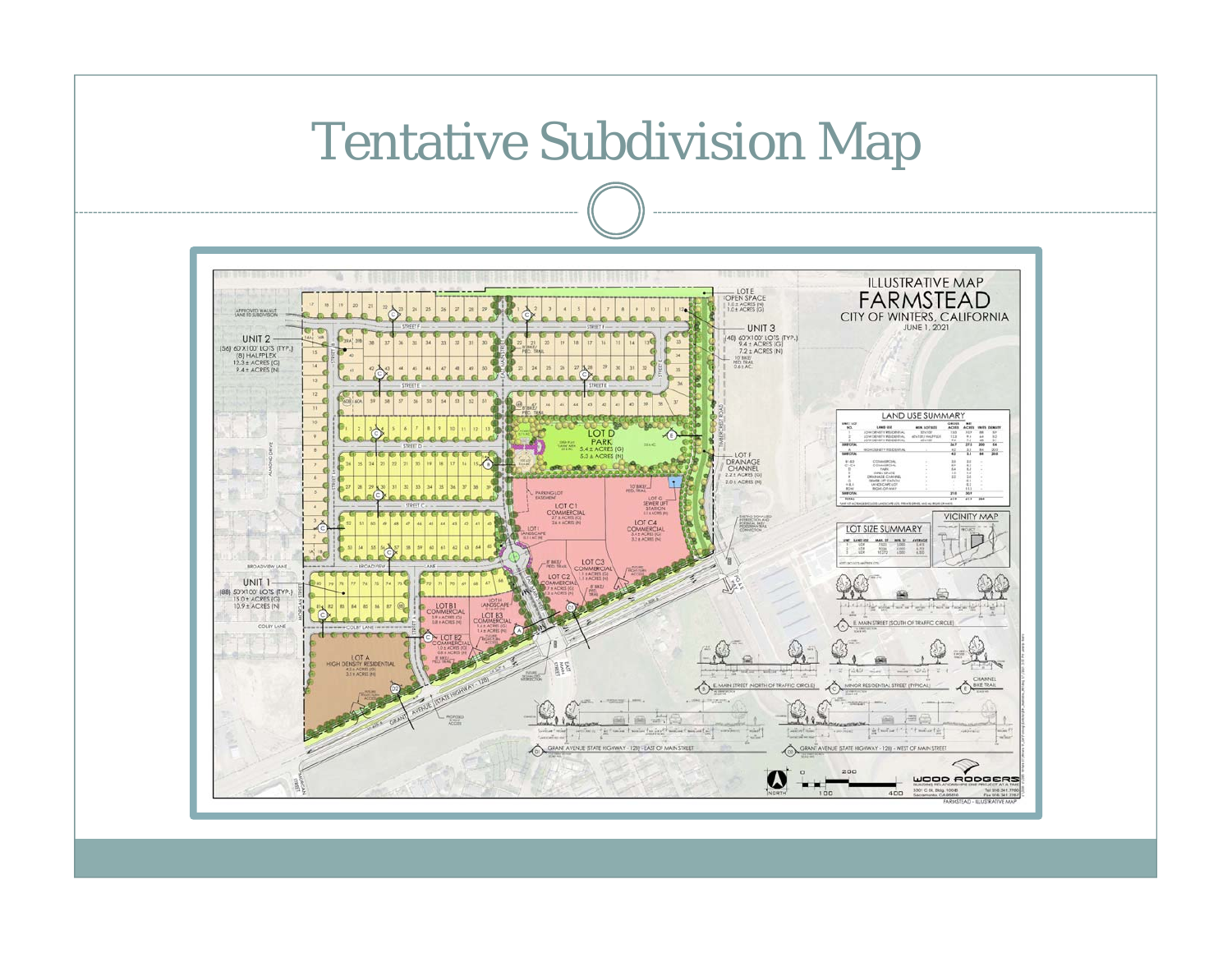# Entitlements

The City of Winters has discretionary authority and is the lead agency for the proposed project. The proposed project would require approval of the following entitlements by the City of Winters:

- $\bullet$  **General Plan Amendment** to amend the project site to increase the LR land use designation from 33.7 acres to 37.6 acres, add <sup>a</sup> 4.2-acre HR land use designation, reduce the NC land use designation from 14.7 acres to 12.4 acres, and reduce the OS land use designation from 13.5 acres to 7.7 acres;
- $\bullet$  **Rezone** to add <sup>a</sup> Planned Development overlay zone to the entirety of the project site, reduce the R-1 zone from 33.7 acres to 22.6 acres, add <sup>a</sup> 15-acre R-2 zone, add <sup>a</sup> 4.2-acre R-4 zone, reduce the C-1 zone from 14.7 acres to 12.4 acres, and reduce the O-S zone from 13.5 acres to 7.7 acres;
- $\bullet$ **Tentative Subdivision Map**;
- $\bullet$ **Affordable Housing Agreement**; and
- 0 **Development Agreement**.

The proposed project would require the following additional City of Winters approvals:

- $\bullet$ **Parcel Map**;
- $\bullet$ **Design Review** approval for the project's model homes, multi-family residential units, and commercial developments including signage; and
- $\bullet$ **Conditional Use Permit** for <sup>a</sup> possible restaurant and drive-thru.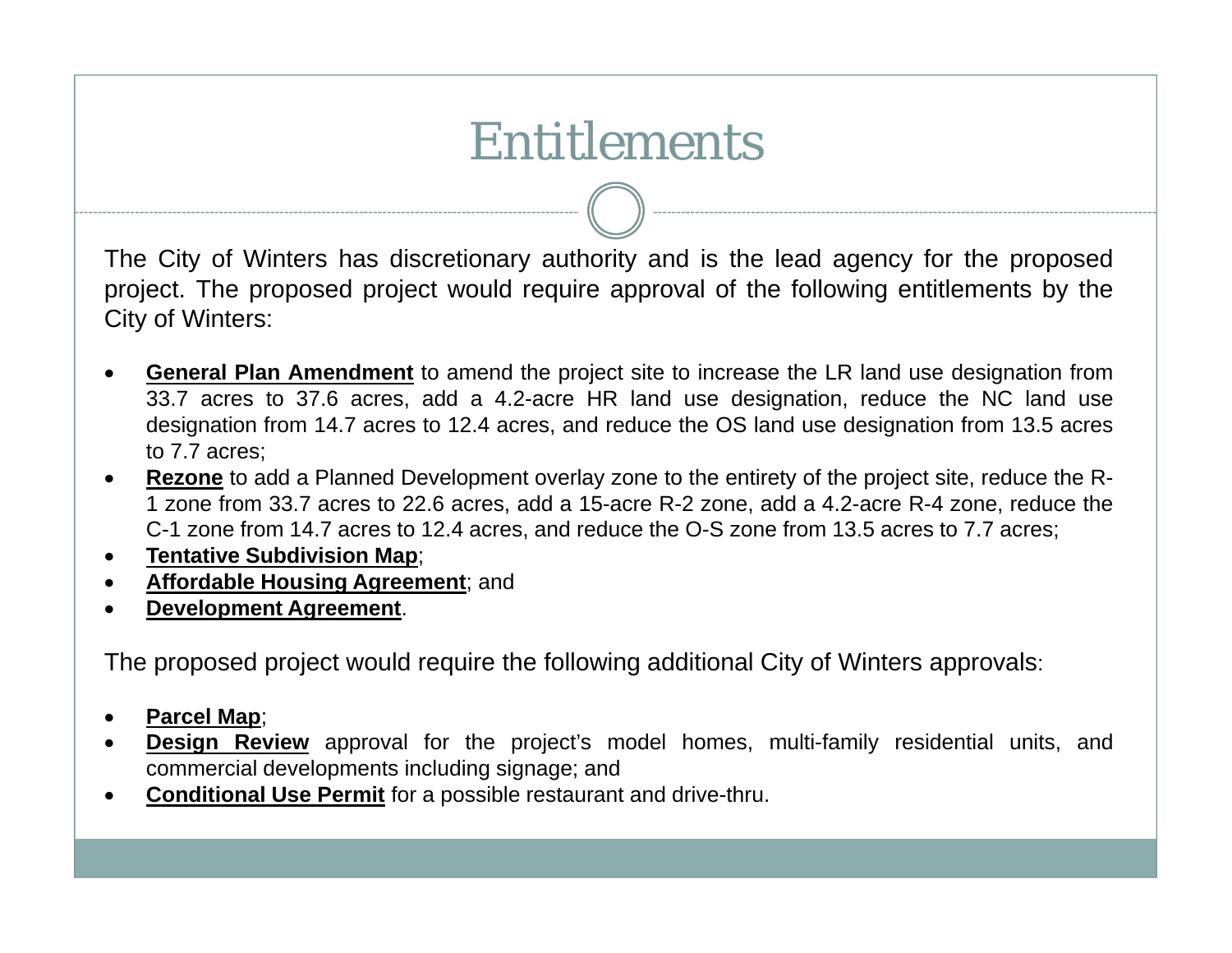# EIR Scope

- Aesthetics
	- Analysis of potential effects on scenic vistas, trees, scenic highways, existing visual character or quality of the project area, as well as light and glare.

### • Agricultural Resources

- Analysis of the existing setting relative to agricultural resources on the project site, and an evaluation of project-related impacts in comparison to identified thresholds of significance.
- Air Quality and GHG Emissions
	- Quantification of construction and operational emissions of criteria air pollutants and GHG emissions;
	- A Health Risk Assessment will be prepared to assess any potential impacts on nearby sensitive receptors related to construction of the proposed project.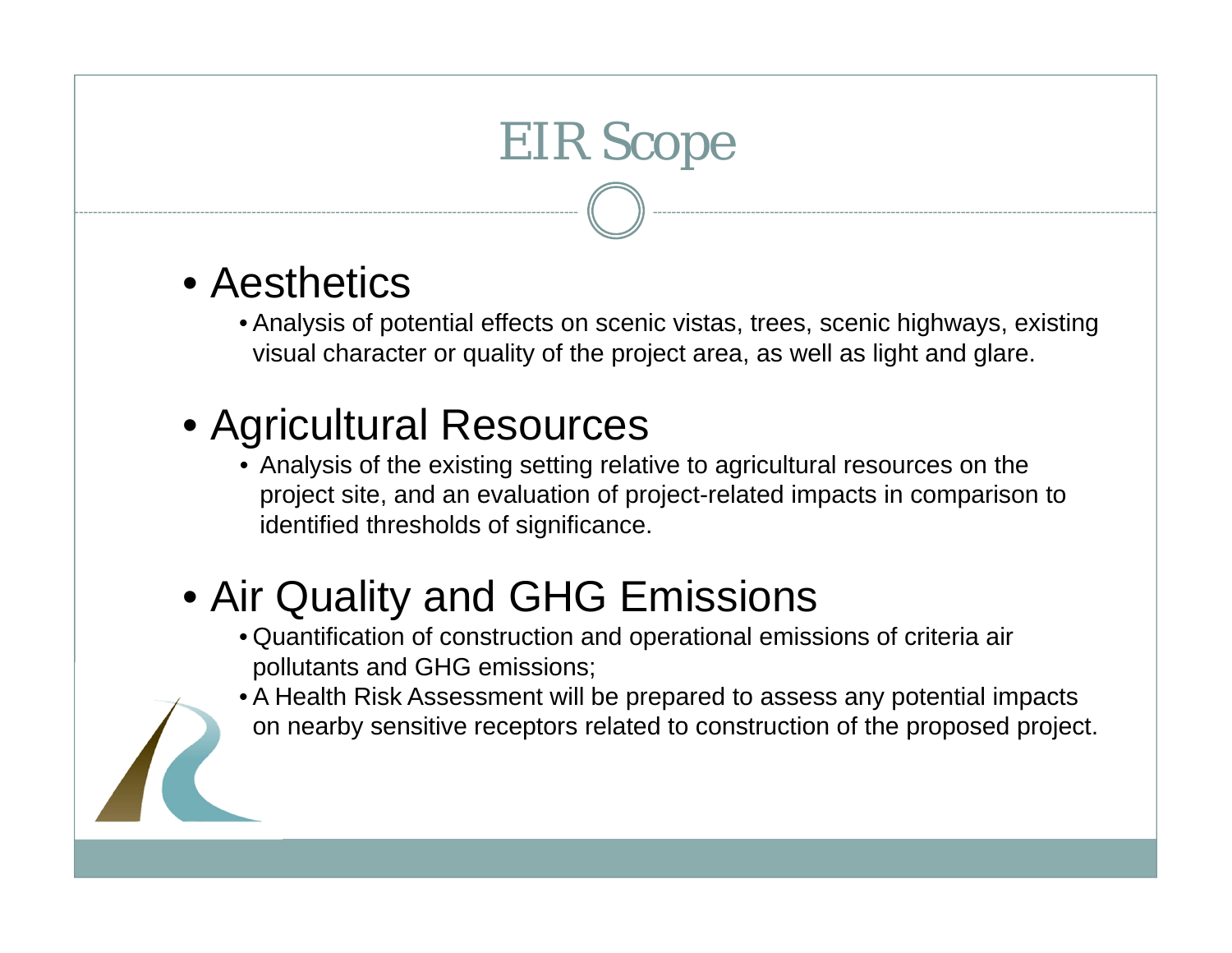# EIR Scope (continued)

#### • Biological Resources

- Analysis of potential effects on plant communities and wildlife, including adverse effects on rare, endangered, candidate, sensitive, and special-status species, as well as any potential wetlands on-site.
- Cultural and Tribal Cultural Resources
	- Analysis of potential effects to any on-site historical, archaeological, tribal, and/or paleontological resources.

### • Land Use and Planning/Population and **Housing**

- Evaluation of the proposed project's consistency with the City's adopted plans and policies.
- Analysis of whether the proposed project would directly or indirectly induce substantial unplanned population growth.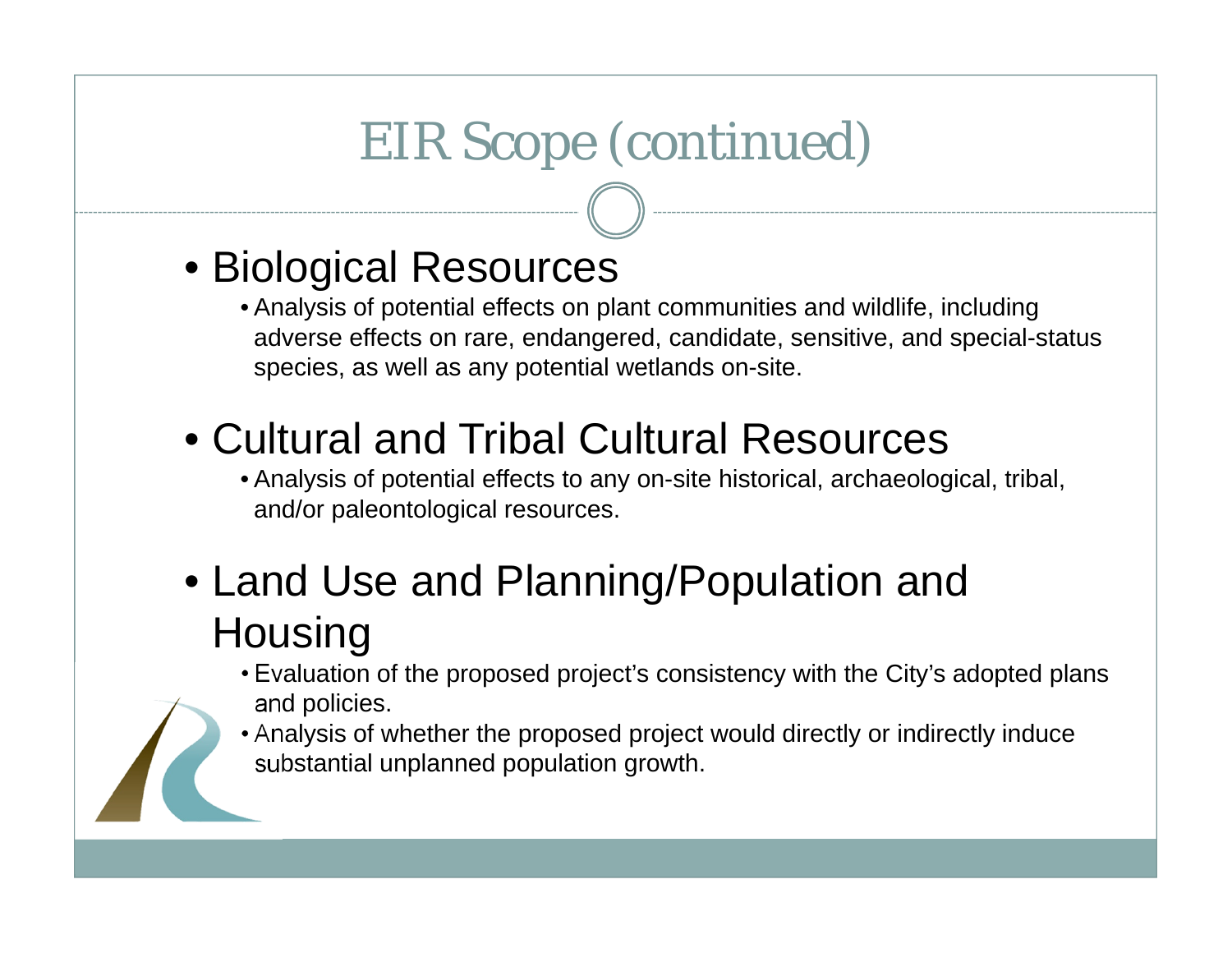# EIR Scope (continued)

#### •Noise

- Quantification of existing noise levels;
- Evaluation of increased traffic noise levels at existing sensitive receptors in the project vicinity
- Analysis of noise and vibration levels generated by on-site commercial operations; and
- Analysis of noise levels associated with project construction.

#### • Public Services and Utilities

- Analysis of the potential new demand for services, including fire, police, schools, parks, and recreation, as well as water supply, wastewater conveyance and treatment, and solid waste disposal.
- Evaluation of water pressure concerns.
- Identification of the need for any new or physically altered facilities due to increased demand for service.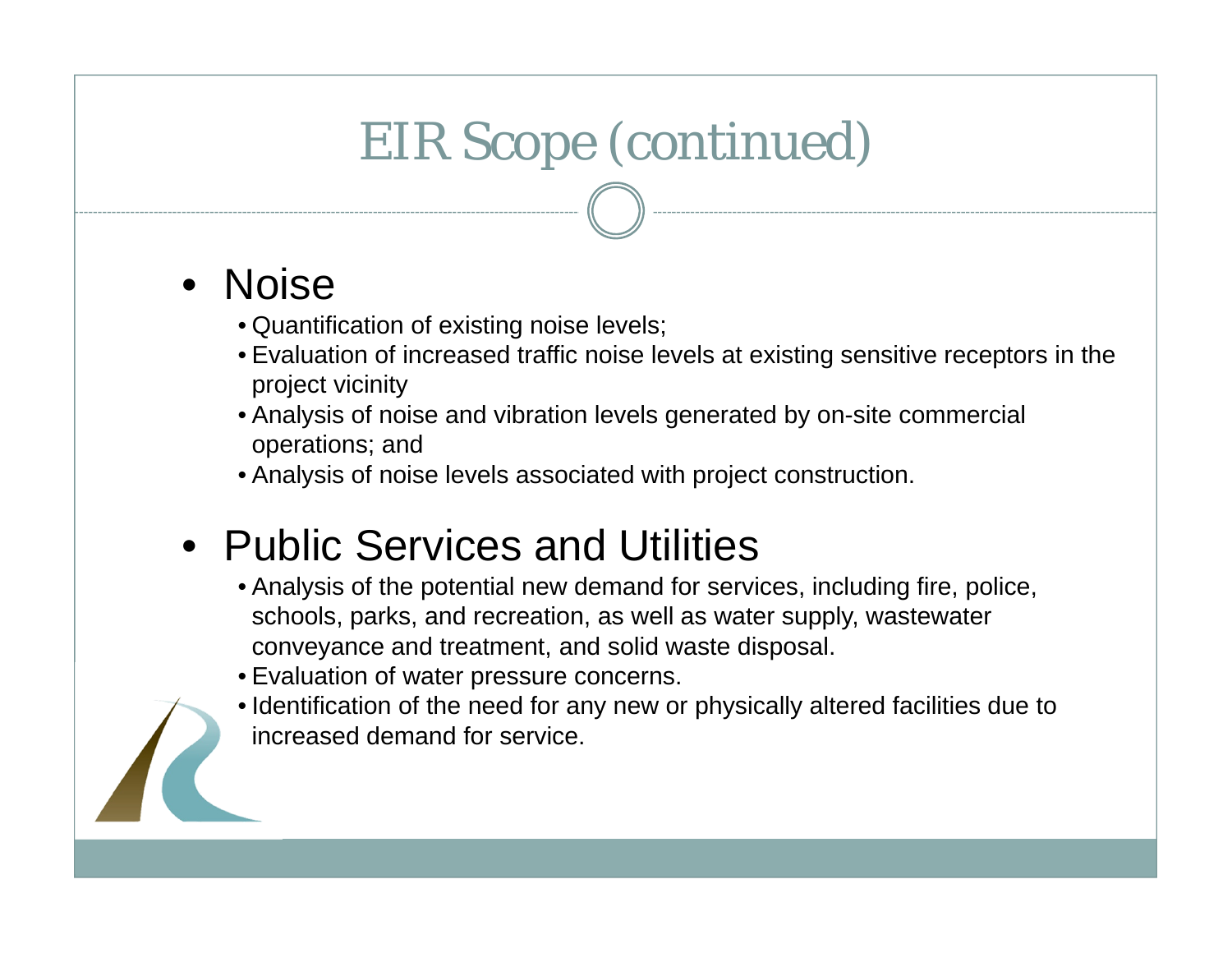# EIR Scope (continued)

#### • Transportation

- Analysis of the proposed project's impacts related to Vehicle Miles Traveled (VMT), consistent with CEQA Guidelines Section 15064.3, which became effective statewide on July 1, 2020.
- Evaluation of project-specific level of service (LOS) to determine the project's consistency with the City of Winters' adopted LOS standards in the City's General Plan and City of Winters' Circulation Master Plan, as well as the Caltrans' Draft Transportation Corridor Concept Report for State Route 128.

#### • Alternatives

- Description and evaluation of a range of reasonable alternatives to the project which would attain most of the basic objectives of the project but would avoid or substantially lessen any of the significant effects of the project, including the No Project Alternative.
- Identification of the environmentally superior alternative.